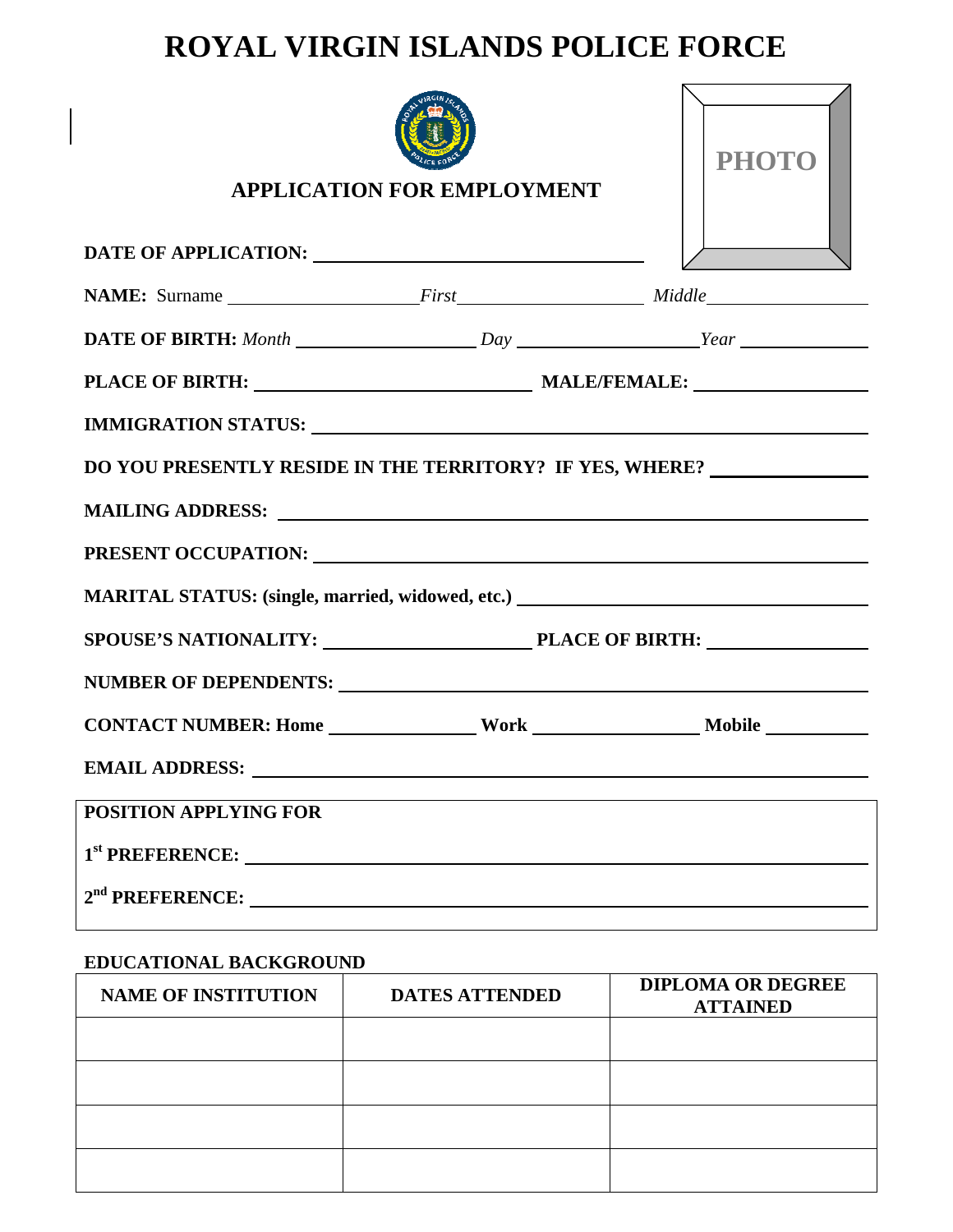| <b>NAME/TYPE</b> | <b>DATE OBTAINED</b> | <b>SCHOOL &amp;</b><br><b>QUALIFICATION</b><br><b>PARTICULARS</b> |
|------------------|----------------------|-------------------------------------------------------------------|
|                  |                      |                                                                   |
| <b>COMPUTER</b>  |                      |                                                                   |
|                  |                      |                                                                   |
| <b>OTHER</b>     |                      |                                                                   |
|                  |                      |                                                                   |
|                  |                      |                                                                   |
|                  |                      |                                                                   |
|                  |                      |                                                                   |

#### **PERSONAL REFERENCES**

| <b>NAME</b> | <b>ADDRESS</b> | <b>OCCUPATION</b> | <b>PERIOD KNOWN</b> |
|-------------|----------------|-------------------|---------------------|
|             |                |                   |                     |
|             |                |                   |                     |
|             |                |                   |                     |
|             |                |                   |                     |

*References should be responsible persons who know you well, either in private life or in business, and at least one should be acquainted with your private life. Relatives or those from whom testimonials were obtained should not be given.* 

### **EMPLOYMENT AND EXPERIENCE**

| <b>COMPANY</b> | <b>DATE</b> | <b>POSITION</b> | <b>SALARY</b> | <b>REASON FOR</b><br><b>LEAVING</b> |
|----------------|-------------|-----------------|---------------|-------------------------------------|
|                | from        |                 |               |                                     |
|                | <i>to</i>   |                 |               |                                     |
|                | from        |                 |               |                                     |
|                | <i>to</i>   |                 |               |                                     |
|                | from        |                 |               |                                     |
|                | <i>to</i>   |                 |               |                                     |
|                | from        |                 |               |                                     |
|                | <i>to</i>   |                 |               |                                     |

**NB:** 

**Signature of Applicant** 

**You should submit at least two testimonials to cover as far as possible your education and each subsequent stage of your career. The original testimonials should be sent. Testimonials may be in manuscript, in print or type-written. All original certificates will be returned.** 

#### **The following documents must accompany this application:-**

- **One recent passport size photograph**
- **Copies of Academic Certificates**
- **One Police Certificate within the last three (3) months**
- **The last two (2) Performance Appraisals (for serving Officers)**
- **Copy of Birth Certificate**
- **Copy of the Biography Page of the Passport**